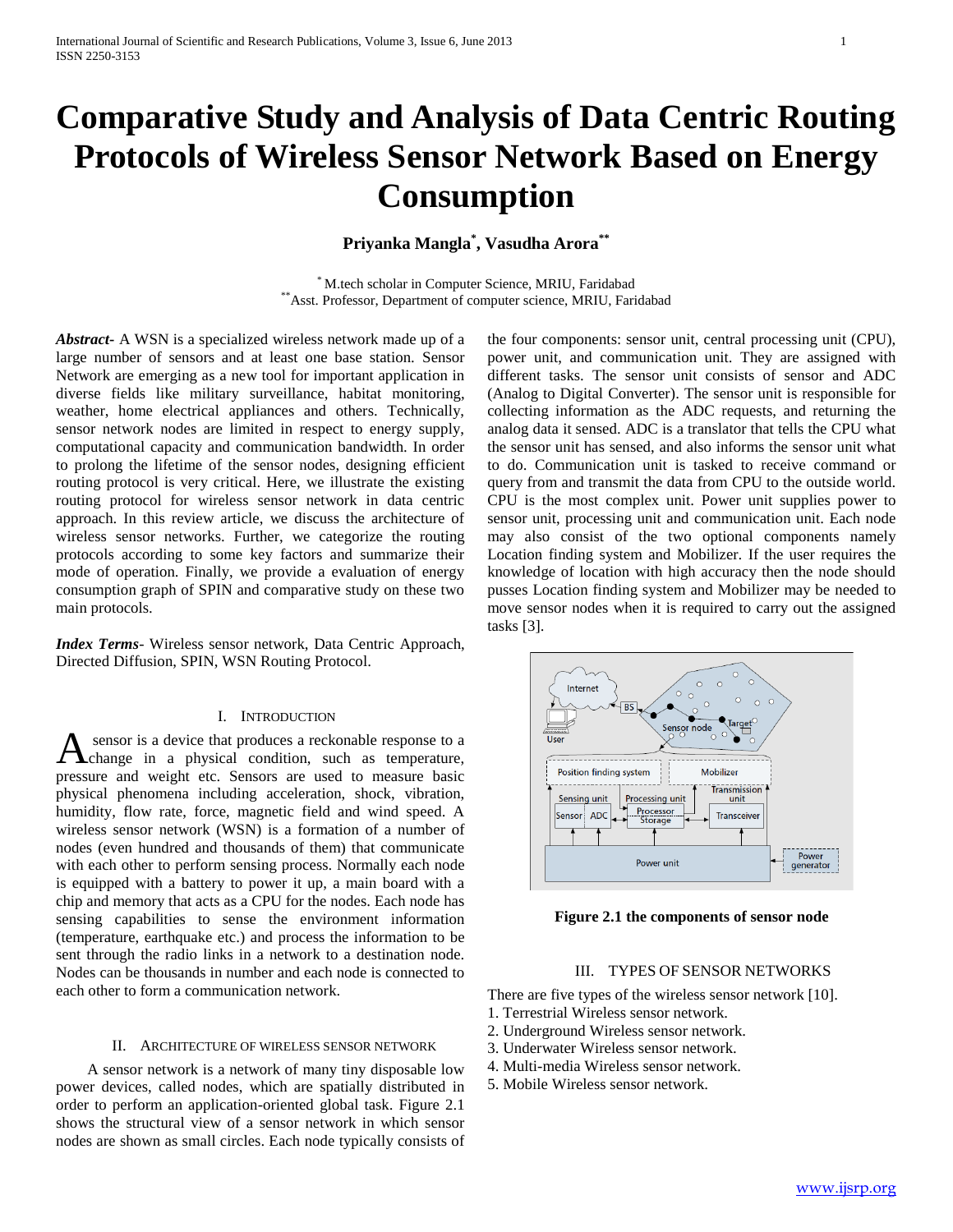Terrestrial WSNs typically consist of hundreds to thousands of inexpensive sensor nodes deployed in a given region, either in an ad hoc or in a pre-planned manner.

 Underground WSNs in which sensor node covered underground, basically it used for detect used to monitor underground situation. And sink node are used for transmit information to the sensor node to the base station.

 Underwater WSNs consist of a number of sensor nodes and vehicles deployed underwater. Unlike terrestrial WSNs, underwater sensor nodes are more costly and less dense. Independent underwater vehicles are used for searching or gathering data from sensor nodes. Sensor nodes communicate via acoustic waves in underwater WSN.

 Multi-media WSNs are used to monitoring and tracking of events in the form of multimedia. Multi-media WSNs consist of a number of low cost sensor nodes equipped with cameras and microphones. These sensor nodes communicate with each other for data retrieval, process, correlation, and compression over a wireless connection.

 Mobile WSNs can start with some initial deployment and nodes can then spread out to gather information. A mobile node can communicate to another mobile node when they are within the range of each other and transfer gathered information.

#### IV. APPLICATIONS OF WIRELESS SENSOR NETWORK

 The applications of the sensor network are categorized into various classes such as Environmental monitoring [13], Military applications [5], Security monitoring [10], health care application [5], and home application [10].

#### **1. Environmental monitoring**

 Natural disasters are becoming more severe. In many events such as landslides and water flooding, they can be warned by a raised alarm within in a specified period. In this research, the advantages of a wireless sensor network are taken to benefit weather monitoring stations. Many sensor stations measure and send parameters through a wireless network server.

#### **2. Military applications**

 Military applications are very closely related to the concept of wireless sensor networks. In fact, it is very difficult to say for sure whether motes were developed because of military and air defence needs or whether they were invented independently and were subsequently applied to army services.

#### **3. Health care applications**

 Health science and the health care system can also benefit from the use of wireless sensors. Intel's research concerns senior citizens and their problems. Cognitive disorders, which perhaps lead to Alzheimer's, can be monitored and controlled at their early stages, using wireless sensors. Another medical application refers to human vision restoration by retina prosthesis. Sensors are implanted to human organs to support a function and they require the capability to communicate wirelessly with an external computer system, which carries out the advanced processing.

#### **4. Home Application**

 Many concepts are already designed by researcher and architects, like "Smart Environment: Some are even realized. Let's see the concept "the intelligent home": After one day hard work you come back home. At the front door the sensor detects you are opening the door, then the air condition to be turned on. You sit in the sofa lazily. The light on the table and is automatically on because the pressure sensor under the cushion has detected your weight.

#### **5. Security Monitoring**

 Security monitoring networks are collected of nodes that are placed at fixed locations throughout an environment that continually monitor one or more sensors to detect an anomaly. The immediate and reliable communication of alarm messages is the primary system requirement. If a node were to be disabled or fail, it would represent a security violation that should be reported. For security monitoring applications, the network must be configured so that nodes are responsible for confirming the status of each other.

#### V. ROUTING PROTOCOLS

 The way route is established from source to sink is referred as routing. This route can be modified by preferring the shortest route or the strongest route or deselecting the weaker or longer route. Routing protocols for wireless sensor networks that discussed in this paper is data-centric.

#### **A. Data-Centric Routing Protocols**

 A large number of sensor nodes are deployed over a region making it incomprehensible to assign a global identifier for each node. This has led to the development of query based routing techniques known as data-centric routing protocols. In query based, the base station sends a query to a certain region in the network whose data it requires. The query is sent to a random sensor node form the base station, and has to be forwarded to the intended region [13]. The sensor nodes in the region aggregate their sensed data and route back to the base station along the reverse path discovered in the previous step.

#### **a. SPIN**

 SPIN (Sensor Protocols for Information via Negotiation) that disseminates all the information at each node to every node in the network assuming that all nodes in the network are potential BSs. This enables a user to query any node and get the required information immediately. These protocols make use of the property that nodes in close proximity have similar data, and hence there is a need to only distribute the data other nodes do not posses. The SPIN family of protocols uses data negotiation and resource-adaptive algorithms. Nodes running SPIN assign a high-level name to completely describe their collected data (called meta-data) and perform metadata negotiations before any data is transmitted. This ensures that there is no redundant data sent throughout the network. The semantics of the meta-data format is application-specific and not specified in SPIN.

 SPIN is a three-stage protocol as sensor nodes use three types of messages, ADV, REQ, and DATA, to communicate. Figure 5.1 shows that ADV is used to advertise new data, REQ to request data, and DATA is the actual message itself. The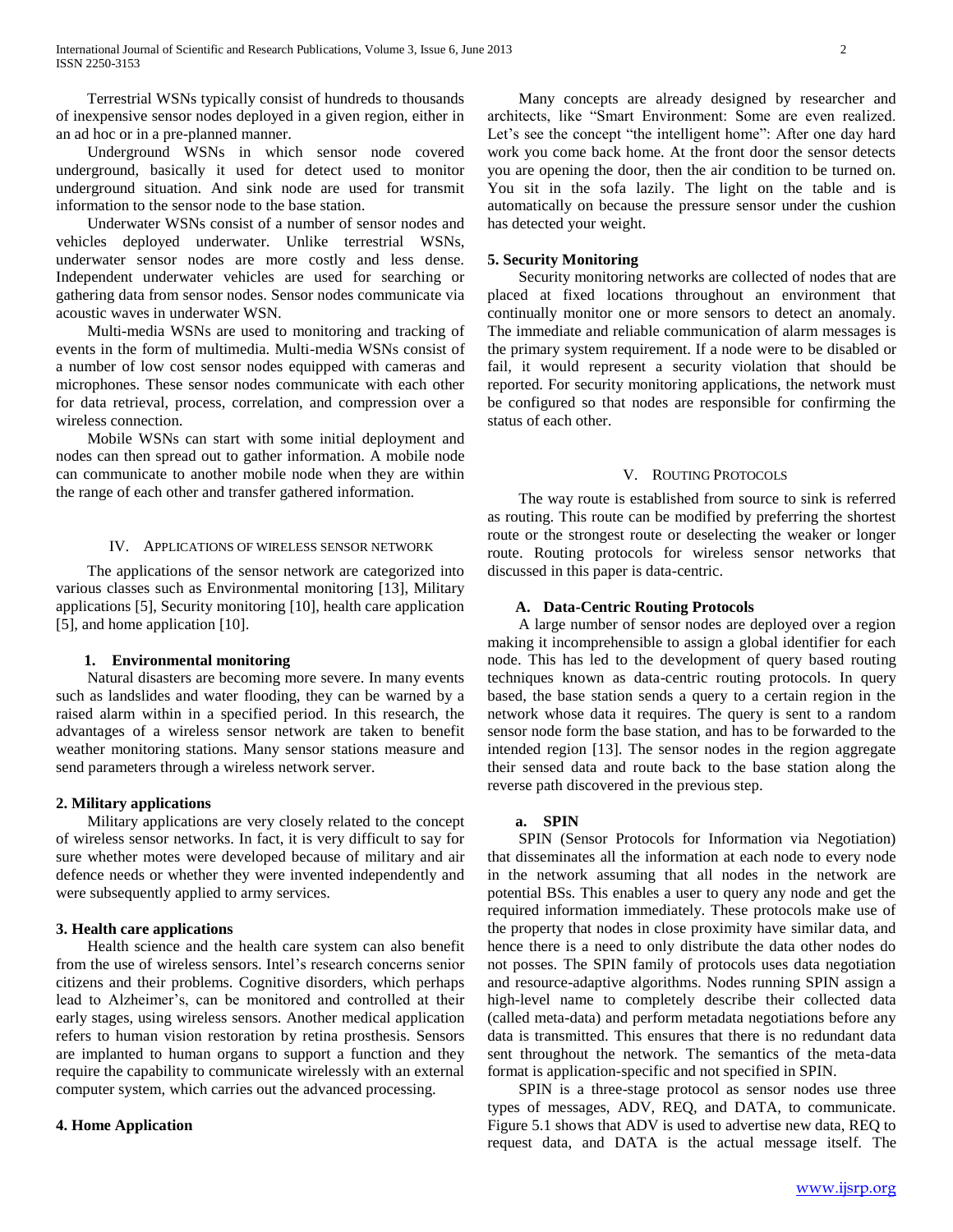protocol starts when a SPIN node obtains new data it is willing to share. It does so by broadcasting an ADV message containing metadata. If a neighbour is interested in the data, it sends a REQ message for the DATA and the DATA is sent to this neighbour node. The neighbour sensor node then repeats this process with its neighbours. As a result, the entire sensor area will receive a copy of the data.



**Figure 5.1 The SPIN Protocol. Node A starts by advertising its data to node B (1). Node B responds by sending a request to node A(2). After receiving the requested data (3), node B then sends out advertisements to its neighbours (4), who in turn send requests back to B(5,6).**

#### **b. Directed Diffusion**

 Direct diffusion is a data centric query based and application-aware protocol where data aggregation is carried out at each node in the network. The nodes will not advertise the sensed data until a request is made by the BS, and all the data generated by sensor node is named by attribute-value pairs.

The events generated by a single or a group of nodes are the changes in the sensed data. The interest queries are disseminated throughout the sensor network as an interest for named data. This dissemination set up the gradients within the network to draw events.

 A gradient is a direction state created in each node that receives an interest. The gradient specifies data rate and the direction in which to send the events. The node within the event region sends the data sensed events back to the BS along multiple gradient paths. For each active task the BS broadcasts interest message periodically. The initial message for setting up the gradients for fetching the data will have a much larger interval. Each node in the network maintains an interest cache that contains information about the interest received. The interest cache stores the information about only one-hop neighbour from which it received the interest. The node which receives the events information from the source attempts to find a matching entry in its interest cache. If a match do not exists then the data message is dropped silently. If there exists a match, the received message is added to the data cache and the data message is sent

to the nodes neighbours. In this way the data message will eventually reach the BS, the BS reinforces one particular neighbour, and that neighbour reinforces one of its upstream neighbours, the reinforcement continues till the source node.



(c) Data delivery along reinforced path Figure 5.2 A simplified schematic for directed diffusion.

#### VI. ENERGY CONSUMPTION BY SPIN PROTOCOL

 Total energy is consumed by SPIN protocol in which one node transmits the m=100 bytes of data it receives to the neighbor node through adopting SPIN protocol. Assuming that both of ADV and REQ messages are L=5 bytes, it needs to consume Et energy to send a byte and Er energy to receive a byte. The network is distributed, no packet losses or queuing delay, and the average number of node's neighbor is N. Any node in network will forward the m bytes of data it receives to the next hop node.

 1) The steps of node B forwards the m byte of data in the SPIN protocol are:

a. Send ADV messages, energy consumption is (N-1) LEt;

 b. Receive the REQ message from N-1 nodes around it, the energy consumption is L (N-1) Er;

c. Send Data + L bytes of data, consume  $(m + L)$  (N-1) Et energy;

 2) The steps of node B receives m bytes of data in the SPIN protocol are: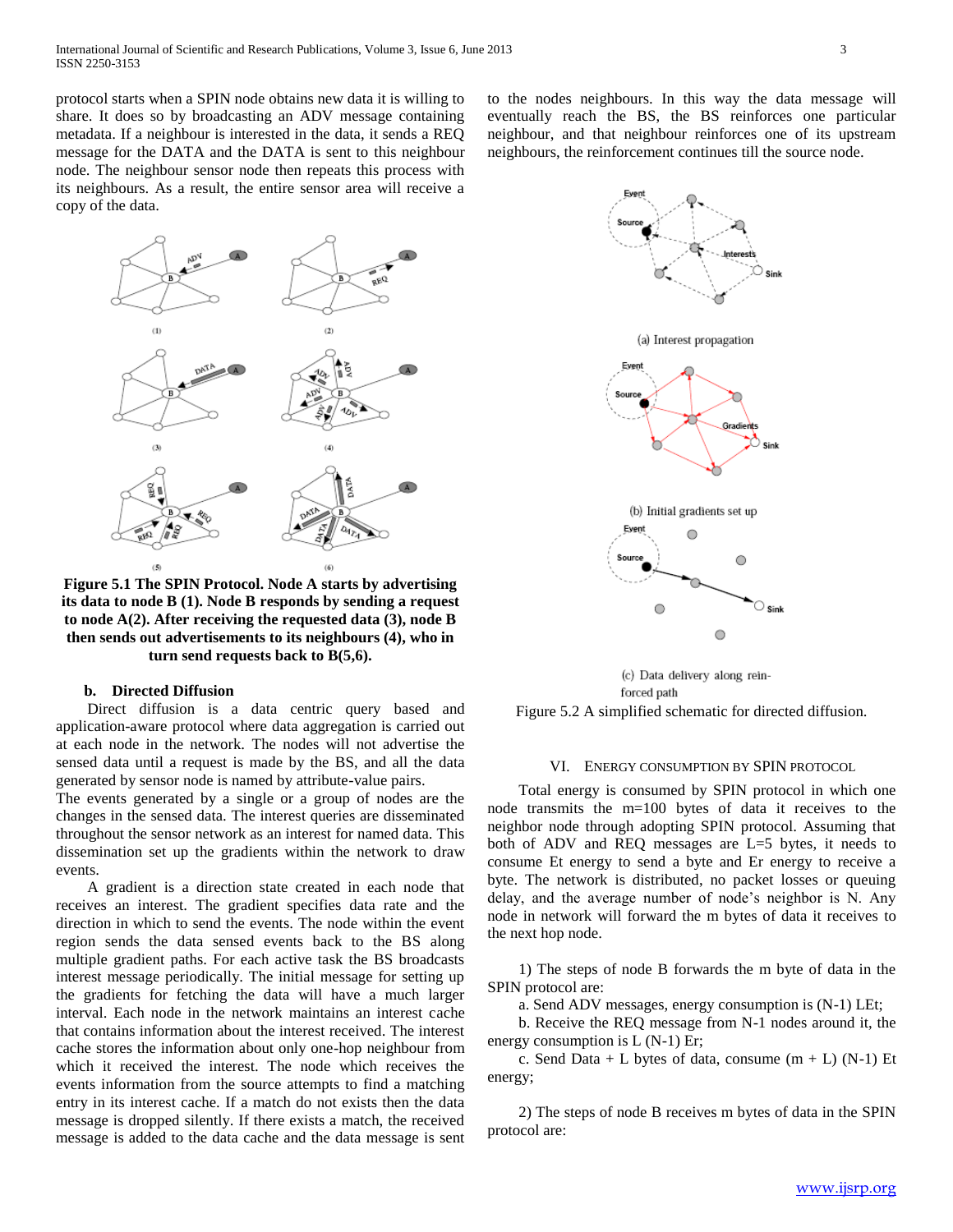International Journal of Scientific and Research Publications, Volume 3, Issue 6, June 2013 4 ISSN 2250-3153

a. Receive ADV message, consume LEr energy;

b. Send REQ message, the energy consumption is LEt;

c. Receive m bytes of data, consume  $(m + L)$  Er energy;

According to the above description, in SPIN, the minimum energy consumption in process that node B receives the data and forwards the data to the next hop nodes is showed by the formal below:

ESPIN= Et  $(2NL+mN-m-L) + (NL+m+L)$  Er (1)

If we consider that Number of nodes  $N=10$  then total energy is consumed by SPIN protocol will be ESPIN=995Et + 155Er. On the basis of equation  $(1)$ , we assume that Er=xEt to calculate the total energy consumption for transmitting and receiving the data from one node to another node.



#### VII. COMPARISON ANALYSIS AND RESULTS

 Now we compare all the above routing protocols according to their performance depending on different parameters [14] [15]. Table 1 shows the comparison.

| Parameters                            | <b>SPIN</b>         | Directed Diffusion |
|---------------------------------------|---------------------|--------------------|
| Energy efficiency                     | High                | Limited            |
| Reliable delivery                     | N <sub>0</sub>      | Yes                |
| Overhead in terms of route discovery) | Low                 | More than Spin     |
| Scalability                           | Limited             | Limited            |
| Throughput                            | Limited             | High               |
| Data delivery model                   | <b>Event Driven</b> | Demand Driven      |

#### **Table 1. Comparison of Data centric routing protocols**

#### 1. Energy consumption

 SPIN is designed to operate efficiently and to conserve energy by sending metadata in place of whole data. Meta-data actually increase the energy efficiency of a network drastically because SPIN will start with advertise its interest, then waiting a request from any node before start transmitting data again. From the result, it proves that meta-data negotiation keeps SPIN nodes from sending out even a single redundant data packet in a network [1]. But directed diffusion uses so much energy in comparison of SPIN because it is set the appropriate gradient for the path which enables the node to transmit and receive the appropriate packet or data. The rapid uses of the gradient path also contribute to decrease of energy [1].

#### 2. Reliable delivery

 SPIN does not guarantee the delivery of data if the interested nodes are far away from the source node and the nodes in between are not interested in that data. For example, consider the application of intrusion detection where data should be reliably reported over periodic intervals. But Directed diffusion (DD) overcomes the problem of SPIN of reliable delivery. In DD, when a path between a source and sink fails, a new or alternative path should be identified by reinforcement without any cost for searching for another one.

3. Overhead

 In Directed diffusion, we have multiple paths in advance so that in case of failure of a path, one of the alternative paths is chosen. There is of course extra overhead of keeping these alternative paths alive in advance. SPIN reduces the overhead. If any node in SPIN gets the data then it first broadcast the metadata as an ADV message and waits for the request message from the neighbour node.

#### 4. Scalability

 SPIN protocol is not scalable because if the sink is not interested in too many events, this could make the sensor nodes around it reduce their energy. But DD is more scalable than SPIN. Hierarchical routing have special advantages related to scalability.

5. Throughput